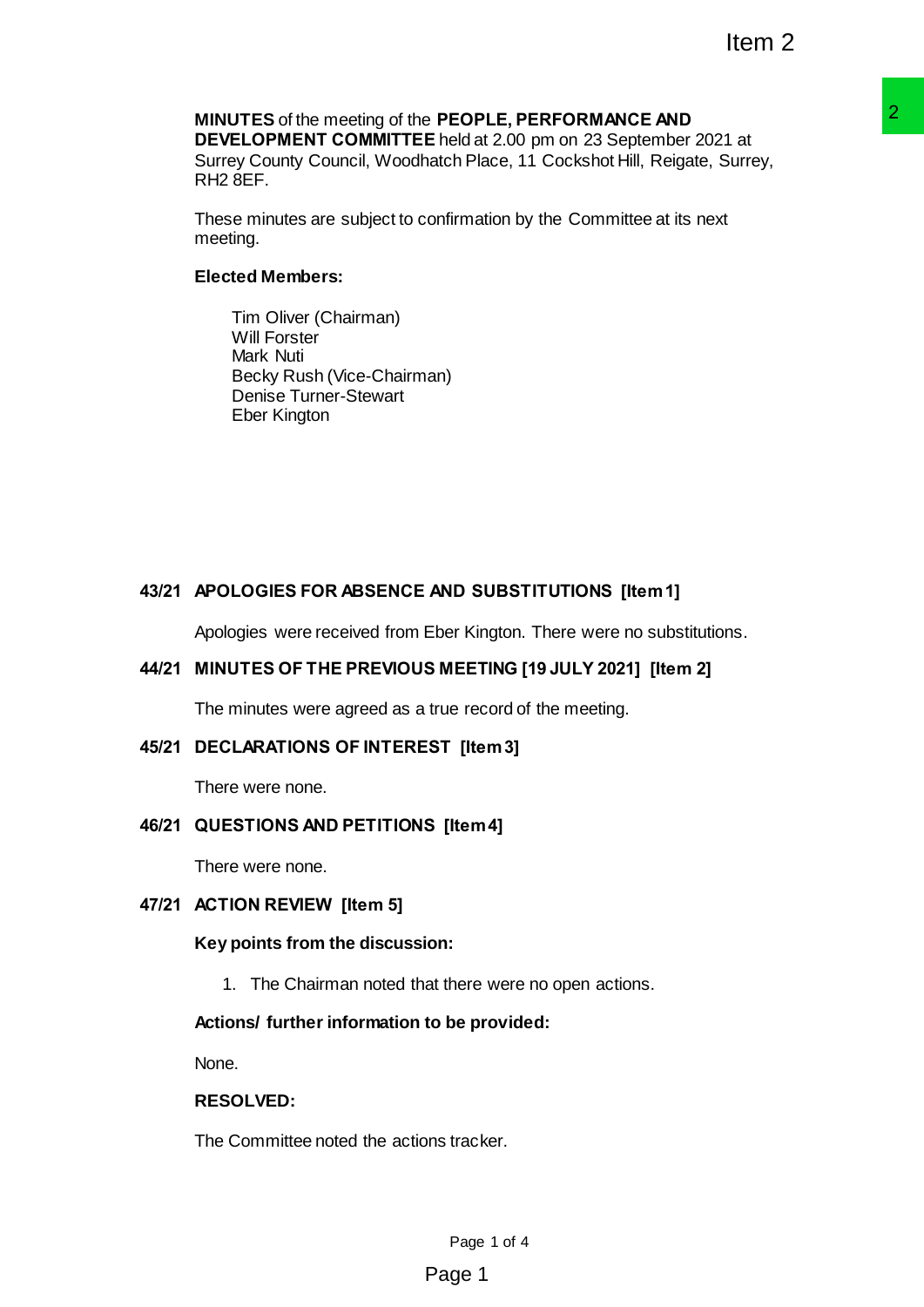## **48/21 FORWARD WORK PROGRAMME [Item 6]**

### **Key points from the discussion:**

1. The Chairman noted that the Committee would consider an item on Pay and Reward at the 7 December 2021 meeting.

## **Actions/ further information to be provided:**

None.

## **RESOLVED:**

The Committee noted the Forward Work Programme.

## **49/21 WORKFORCE OF THE FUTURE [Item 7]**

### **Declarations of interest:**

**None** 

### **Witnesses:**

Paula Leach, Director – HR & OD (interim) Beth Stewart, Workforce Strategy & Design Lead

## **Key points raised during the discussion:**

- 1. Officers introduced the item and noted that the report provided the latest quarterly update on progress in delivering the workforce strategy. Members went on to note details around the five different themes which were Workforce Insight & Management; Strategic Workforce Planning; Work and Job Design; Resourcing, and Employee Experience. Officers further highlighted details related to the employee value proposition, Talent Strategy and the Policy Review. 2<br>
48/21 FORWARD WORK PROGRAMME [Ite<br>
Key points from the discussion:<br>
1. The Chairman noted hat the Coordinal<br>
Pay and Reward at the 7 December of the Union of Internation to be pro-<br>
None.<br>
RESOLVED:<br>
The Committee noted
	- 2. Members discussed the Government's ambition to allow requests for flexible working from the first day of employment. Officers explained that an impact assessment would need to be conducted however flexible working was mostly already in place across the council where appropriate. Members went on to state that it was important for the council to understand exactly what roles could be carried out flexibly.
	- 3. The Committee discussed the challenges that faced the council around understanding exactly what 'flexible working' would mean for individual officers and the council as a whole.
	- 4. Members held a discussion on officer engagement and highlighted the importance of the quarterly Pulse Surveys which intended to flag issues and allow the council to better target efforts.
	- 5. Officers stated that they wished to empower staff to work in an environment where they would thrive and produce the best outcomes.
	- 6. Members discussed different ways that the council could track an officer's progression as they worked in a flexible capacity. Officers stated that progression tracking could fit within the 'employee value proposition' workstream.
	- 7. The Chairman asked that the next report include detail on the following subjects:
		- a. Agency spend and how it was being reduced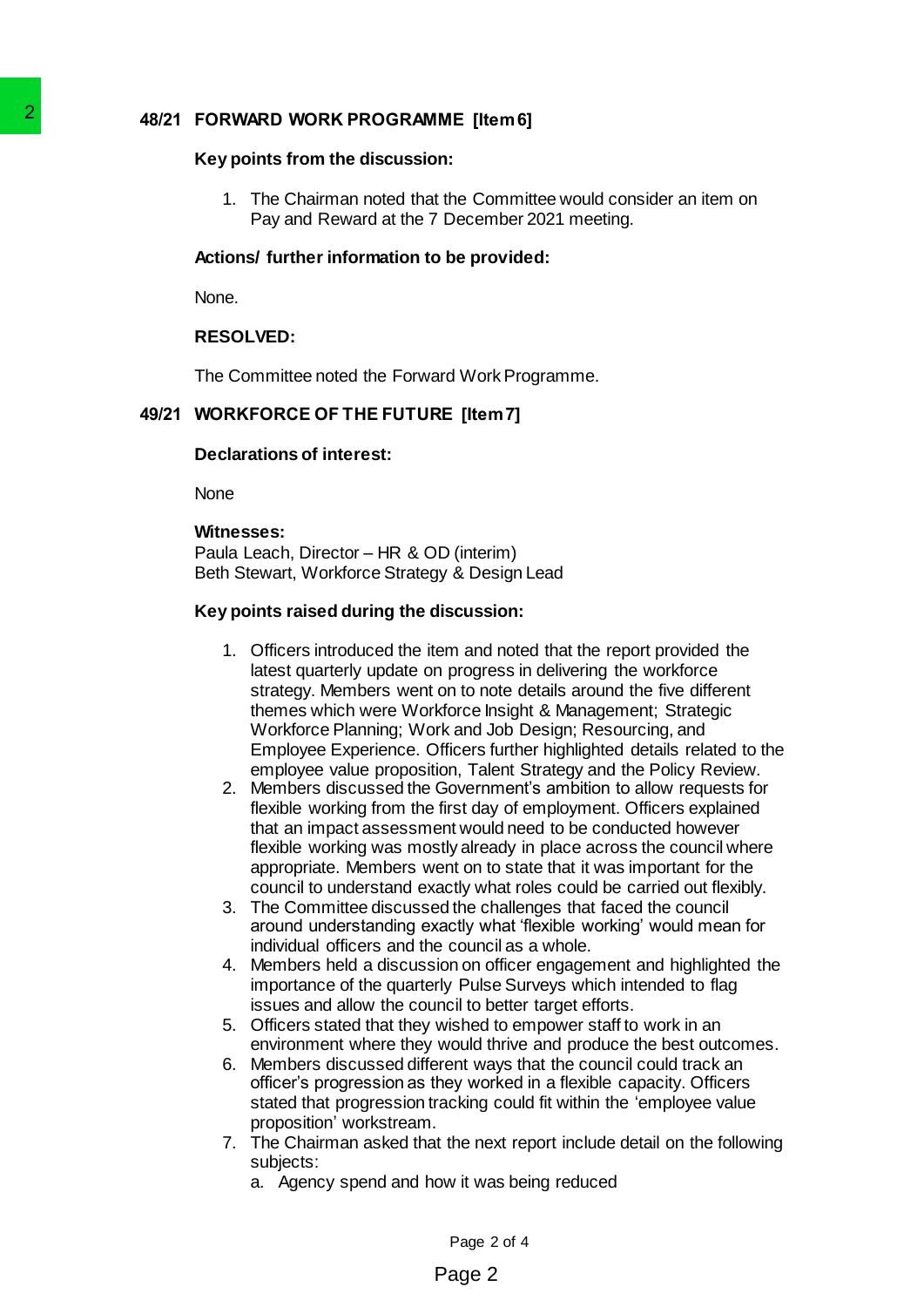- b. Data on number of interim posts
- c. Officer retention rates across the council's directorates

## **Actions/ further information to be provided:**

None.

### **RESOLVED:**

The People, Performance and Development Committee noted the report.

## **50/21 EXCLUSION OF THE PUBLIC [Item 8]**

**RESOLVED:** That under Section 100(A) of the Local Government Act 1972, the public be excluded from the meeting for the following items of business on the grounds that they involve the likely disclosure of exempt information under the relevant paragraphs of Part 1 of Schedule 12A of the Act. interim posts<br>across the council's directorates<br>across the council's directorates<br>Development Committee noted the report.<br>Premaring for the following items of business on<br>mellikely disclosure of exempt information under<br> $P$ 

## **51/21 CONTRACT EXTENSION [Item 9]**

#### **Declarations of interest:**

None

## **Witnesses:**

Paula Leach, Director – HR & OD (interim)

#### **Key points raised during the discussion:**

1. The report was introduced by officers. The Committee asked a number of questions which were responded to by the officers present before moving to recommendations.

#### **Actions/ further information to be provided:**

None.

## **RESOLVED:**

See exempt minute [E-19-21]

## **52/21 DATE OF NEXT MEETING [Item 10]**

The Committee noted that its next meeting would be held on 7 December 2021.